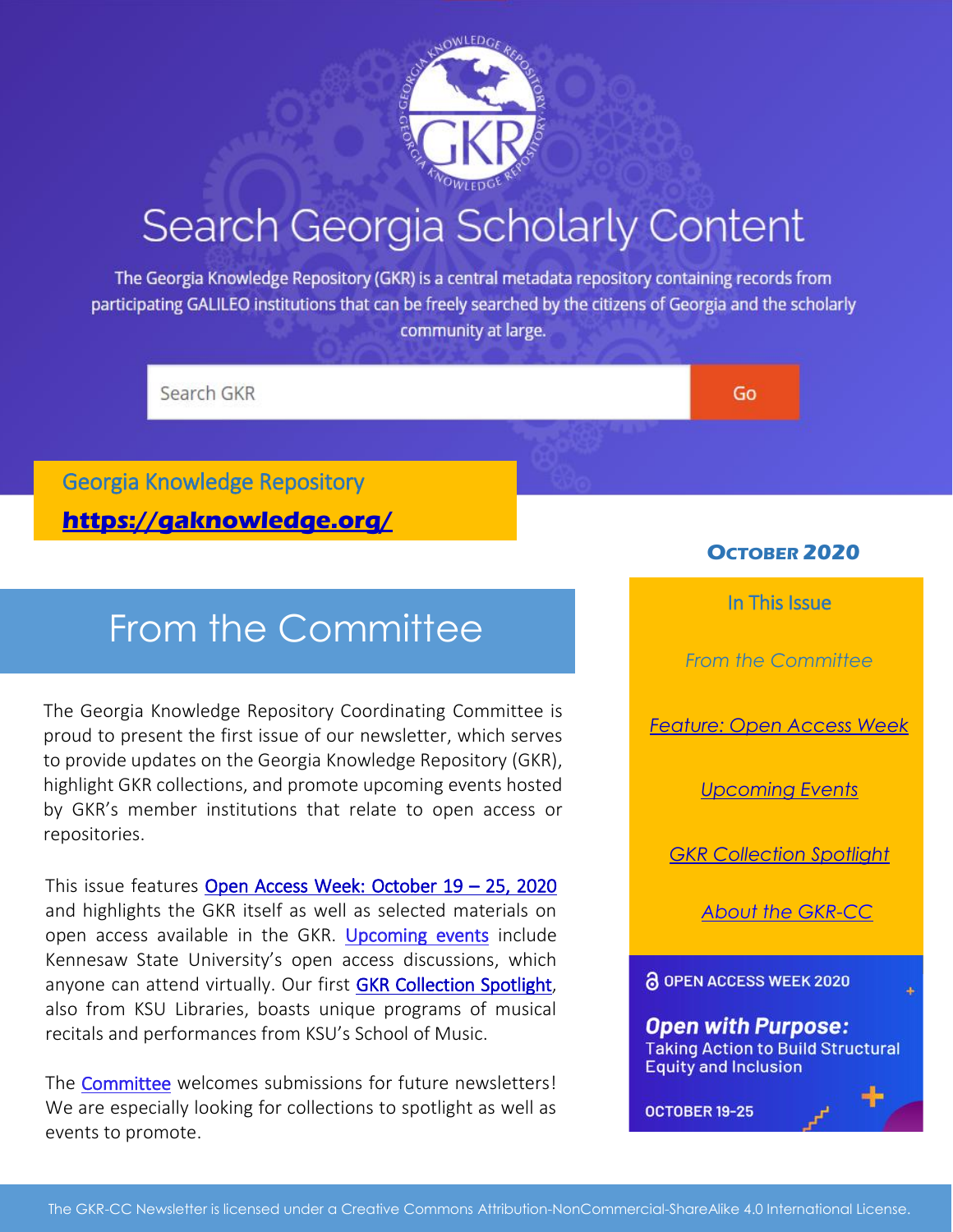## <span id="page-1-0"></span>**& OPEN ACCESS WEEK 2020**

**Open with Purpose: Taking Action to Build Structural Equity and Inclusion** 

## OCTOBER 19-25

**"Create [an] outlet for new forms of instructional media and scholarship, including open access scholarship." 1**

The Georgia Knowledge Repository is itself an open access initiative of the Regents Academy Committee on Libraries (RACL) and GALILEO.

**"Demonstrate effectiveness of USG institutions and their faculty for assessment and accreditation purposes through enhanced access to their scholarly works" 1**

The GKR received funding in 2009 from the Institute of Museum and Library Services (IMLS) and launched in 2013.

**"Promote information sharing and discovery of research among the 35 USG institutions from a single web site" 1**

Currently, 17 institutions participate in the Georgia Knowledge Repository.

**<sup>1</sup>[GALILEO Knowledge Repository: Proposed Grant](https://smartech.gatech.edu/handle/1853/30585)  Project, 2008**‐**<sup>2010</sup> [\(Walters & Graham, 2008\)](https://smartech.gatech.edu/handle/1853/30585)**

## **From the GKR:**

- **[Keeping the Ball Rolling: Sustainability and the Open](https://digitalcommons.georgiasouthern.edu/dcseug/2020/2020/7/)  [Access Learned Society Journal](https://digitalcommons.georgiasouthern.edu/dcseug/2020/2020/7/) (Feher & Murphy, 2020) from Digital Commons @ Georgia Southern University**
- **[The Rise of Populism and the Fall\(?\) of Open Access](https://smartech.gatech.edu/handle/1853/62408)  (Bennett, [Doshi, Hagenmaier,](https://smartech.gatech.edu/handle/1853/62408) & Rascoe, 2020) from Georgia Tech's SMARTech**
- **[Story of Creative Commons \(Radebaugh, 2019\)](https://csuepress.columbusstate.edu/bibliography_faculty/2642/) from Columbus State University's CSUePress**
- **[Open Source Software and Librarian Values](https://scholarworks.gsu.edu/univ_lib_facpub/124/) (Puckett, 2018) from ScholarWorks @ Georgia State University**
- **[Experiences in Open Access Policy Implementation](https://digitalcommons.kennesaw.edu/dcseug/2016/Schedule/4/)  [\(Rascoe & Givens, 2016\)](https://digitalcommons.kennesaw.edu/dcseug/2016/Schedule/4/)  from Kennesaw State University's Digital Commons**
- **[Librarian Contributions to a Revamped Open-Access](https://augusta.openrepository.com/handle/10675.2/621568)  [Public Health Journal](https://augusta.openrepository.com/handle/10675.2/621568) (Ballance & Mears, 2015) from Augusta University's Scholarly Commons**
- **[Publishing Peer-Reviewed Online Journals with Digital](https://digitalcommons.georgiasouthern.edu/lib-facpresent/25/)  Commons [\(Skinner, 2014\)](https://digitalcommons.georgiasouthern.edu/lib-facpresent/25/)  from Digital Commons @ Georgia Southern University**
- **[Marketing Open Access Services & Tools to Faculty](https://scholarworks.gsu.edu/univ_lib_facpres/27/)  [\(Lind & Williams, 2013\)](https://scholarworks.gsu.edu/univ_lib_facpres/27/)  from ScholarWorks @ Georgia State University**
- **[Faculty Panel: Open Access and the Digital Humanities](https://smartech.gatech.edu/handle/1853/49424)  (Bogost, Herrington, [Wharton, Varner, & Croxall, 2013\)](https://smartech.gatech.edu/handle/1853/49424) from Georgia Tech's SMARTech**
- **[Open Access and Repositories \(Brown, 2012\)](https://libraries.mercer.edu/ursa/handle/10898/458) from Mercer University's URSA**